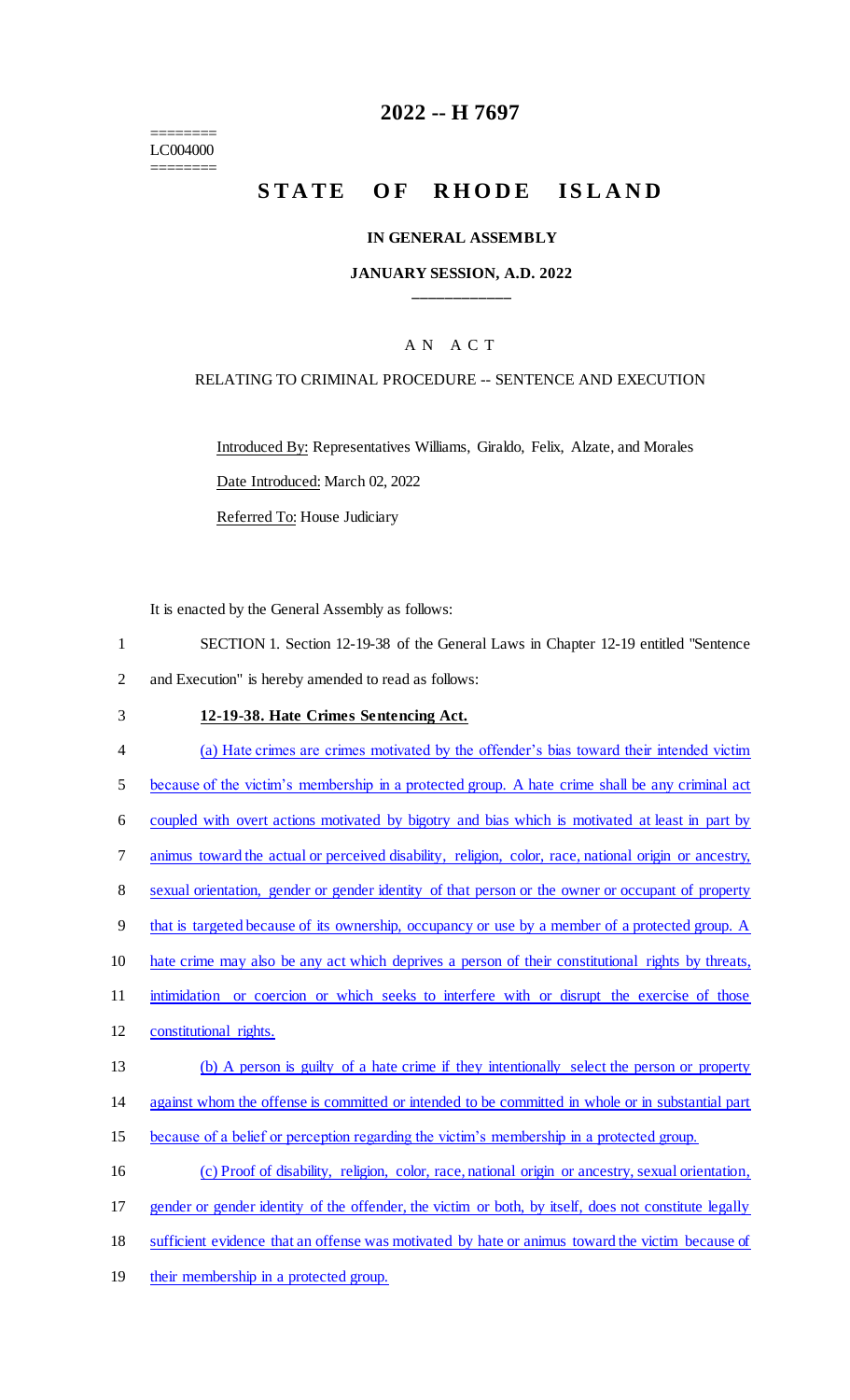$\frac{a}{d}$  1 (a)(d) If any person has been convicted of a crime charged by complaint, information, or 2 indictment, or conspiracy to do so, in which he or she intentionally selected the person against 3 whom the offense is committed or selected the property that is damaged or otherwise affected by 4 the offense because of the actor's hatred or animus toward the actual or perceived disability, 5 religion, color, race, national origin or ancestry, sexual orientation, or gender or gender identity of 6 that person or the owner or occupant of that property, he or she shall be subject to the penalties 7 provided in this section.

8  $\left(\frac{b}{e}\right)$  Whenever it appears that a person may be subject to the Hate Crime Sentencing Act, 9 the prosecuting agency, in no case later than the pretrial conference thirty (30) days after the 10 defendant's arraignment, shall file with the court a notice specifying that the defendant, upon 11 conviction, is subject to the imposition of sentencing in accordance with this section.

 $\left(\frac{e}{f}\right)$  For petty misdemeanor or misdemeanor offenses, upon any plea of guilty or nolo contendere or verdict or finding of guilty of the defendant, the district court shall conduct a sentencing hearing. At the hearing, the court shall permit the prosecuting agency and the defense to present additional evidence relevant to the determination of whether the defendant intentionally selected the person against whom the offense is committed, or selected the property that is damaged, or otherwise affected by the offense because of his or her hatred or animus toward the 18 actual or perceived race, religion, color, disability, national origin or ethnicity, gender, gender 19 identity, or sexual orientation of that person or the owner or occupant of that property. If the finder of fact at the hearing, or in the case of a plea of guilty or nolo contendere, the district court at sentencing, determines beyond a reasonable doubt that the defendant's actions were so motivated, he or she shall be sentenced to not less than thirty (30) days mandatory imprisonment, nor more 23 than one year imprisonment for that crime any misdemeanor nor more than six (6) months for any 24 petty misdemeanor: and for this penalty, he or she shall not be afforded the provisions of filing, suspension of sentence, or probation.

 (d)(g) For felony offenses and for petty misdemeanor or misdemeanor offenses in which the defendant claims a jury trial either in the first instance or by appeal, upon any plea of guilt or nolo contendere or verdict or finding of guilt of the defendant, the court shall conduct a sentencing hearing. At the hearing, the court shall permit the prosecuting agency and the defense to present additional evidence to the jury relevant to the determination of whether the defendant intentionally selected the person against whom the offense is committed, or selected the property that is damaged, or otherwise affected by the offense because of his or her hatred or animus toward the 33 actual or perceived race, religion, color, disability, national origin or ethnicity, gender, gender 34 identity, or sexual orientation of that person or the owner or occupant of that property. If the jury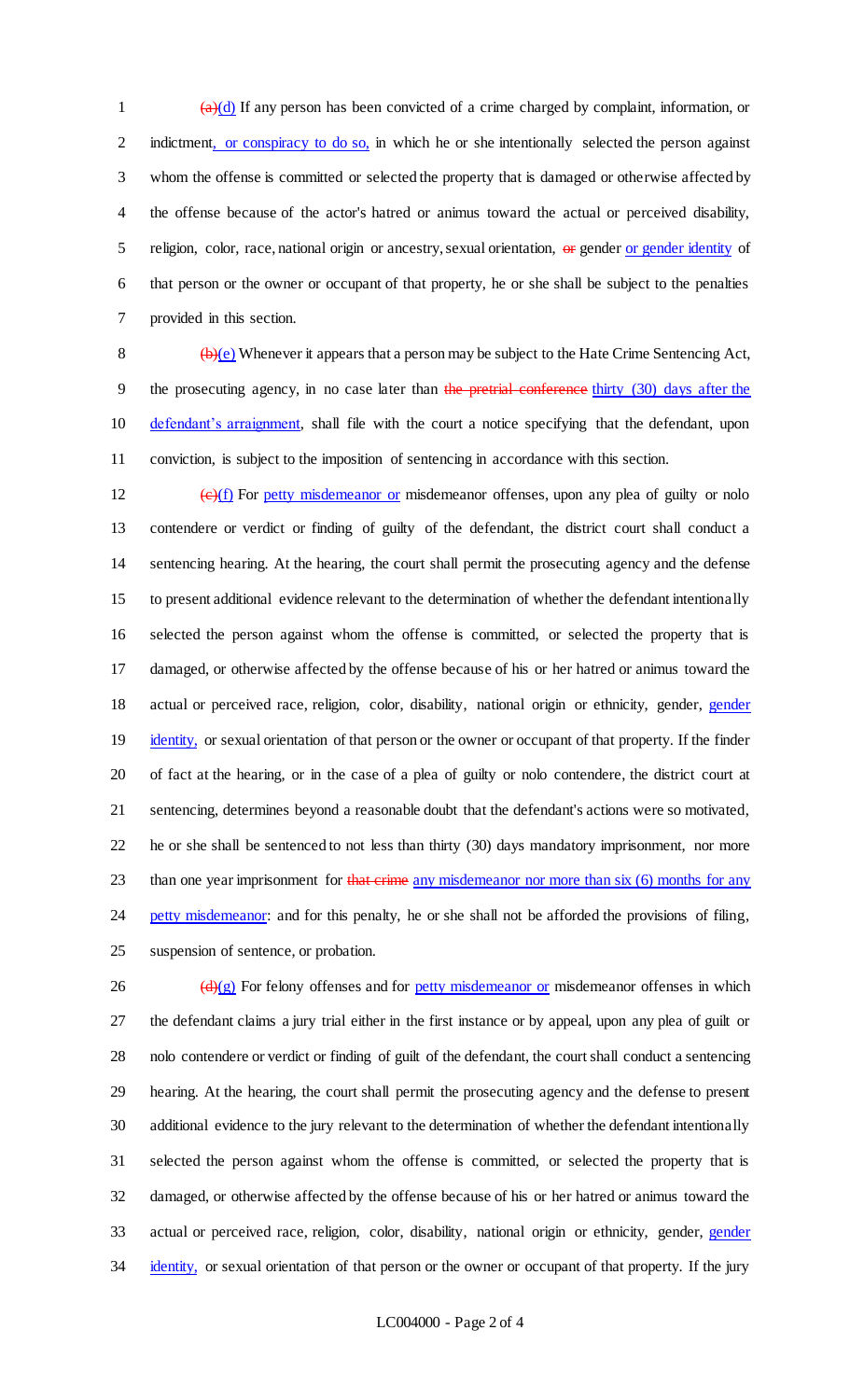at the hearing, or in the case of a plea of guilty or nolo contendere, the court at sentencing, determines beyond a reasonable doubt that the defendant's actions were so motivated, he or she 3 shall be sentenced for a petty misdemeanor or misdemeanor in accordance with subsection  $\left(\frac{e}{f}\right)$  of this section and for a felony by the court to an additional, consecutive term of imprisonment for not less than one year nor more than five (5) years, but in no case, more than double the original penalty for the crime. SECTION 2. This act shall take effect upon passage.

#### ======== LC004000 ========